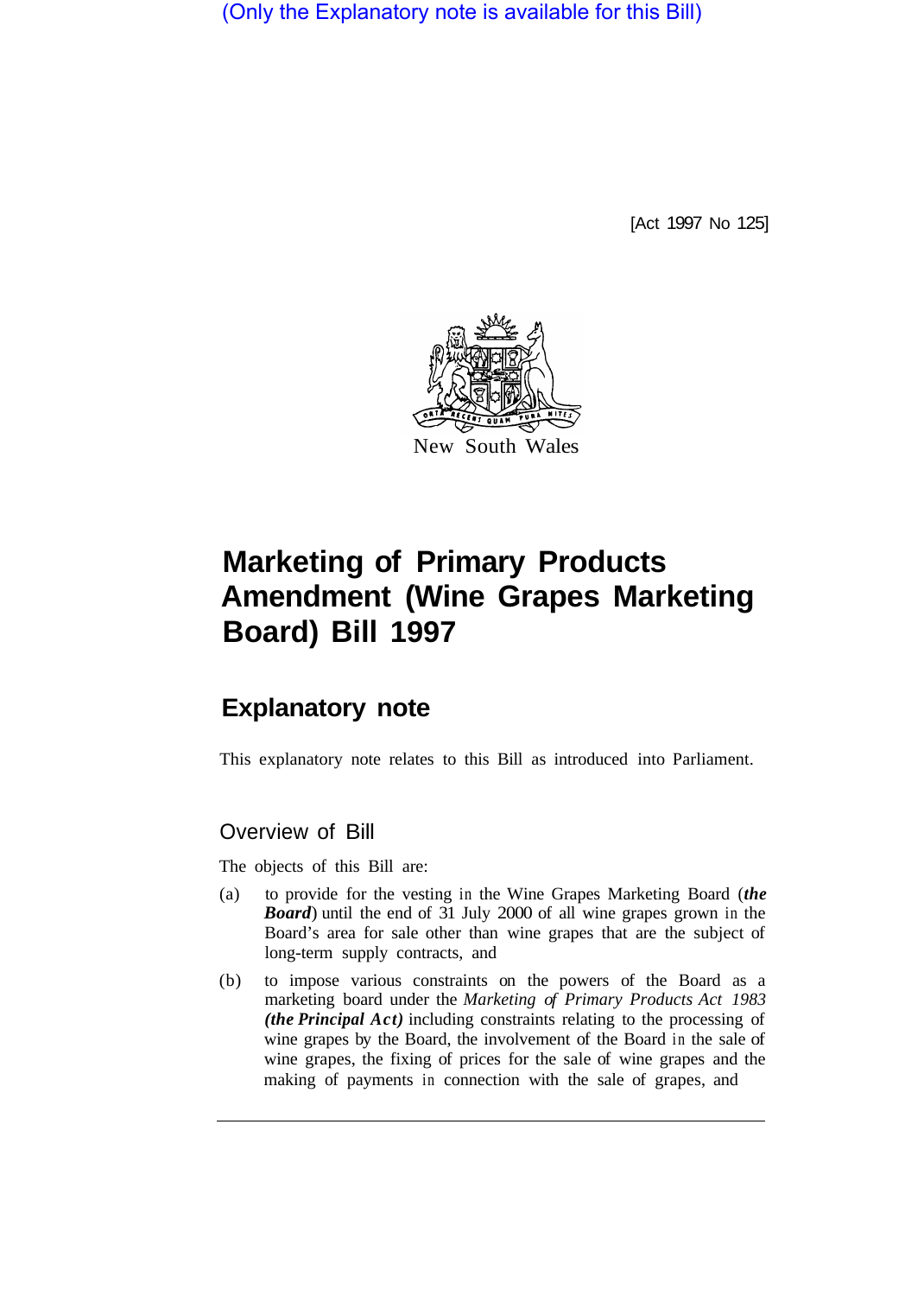Marketing of Primary Products Amendment (Wine Grapes Marketing Board) Bill 1997 [Act 1997 No 125]

Explanatory note

- $(c)$ to make it clear that an exculpation from liability provision in respect of anything done bona fide under and for the purposes of the Principal Act extends to authorities (which include, by definition, marketing boards) within the meaning of the Principal Act, and
- $(d)$ to make it clear that functions of marketing boards in general and the Board in particular that are exercised in accordance with the Principal Act are authorised for the purposes of the *Trade Practices Act 1974* of the Commonwealth and the *Competition Code of New South Wales,*  and
- to enact other provisions of a consequential, ancillary, savings or  $(e)$ transitional nature.

# Outline of provisions

**Clause 1** sets out the name (also called the short title) of the proposed Act.

**Clause 2** provides for the commencement of the proposed Act on a day or days to be appointed by proclamation.

**Clause 3** is a formal provision giving effect to the amendments to the Principal Act set out in Schedule **1.** 

#### **Schedule 1 Amendments**

#### **Special provisions relating to the Wine Grapes Marketing Board**

**Schedule 1 [l]** inserts proposed Division *5* in Part 3 of the Principal Act and proposed section 67A, a formal provision that gives effect to a new Schedule, proposed Schedule *5,* to the Principal Act. **Schedule 1 [9]** inserts Schedule *5.*  The new Division and Schedule deal with special provisions relating to the Board.

Proposed Schedule 5 is divided into 6 Parts.

Part 1 (clauses 1-3) deals with preliminary matters. It sets out the objects of the proposed Schedule (as referred to in paragraphs (a) and (b) above), defines certain terms used in the proposed Schedule and states how the provisions of the Principal Act and the proposed Schedule operate in relation to each other.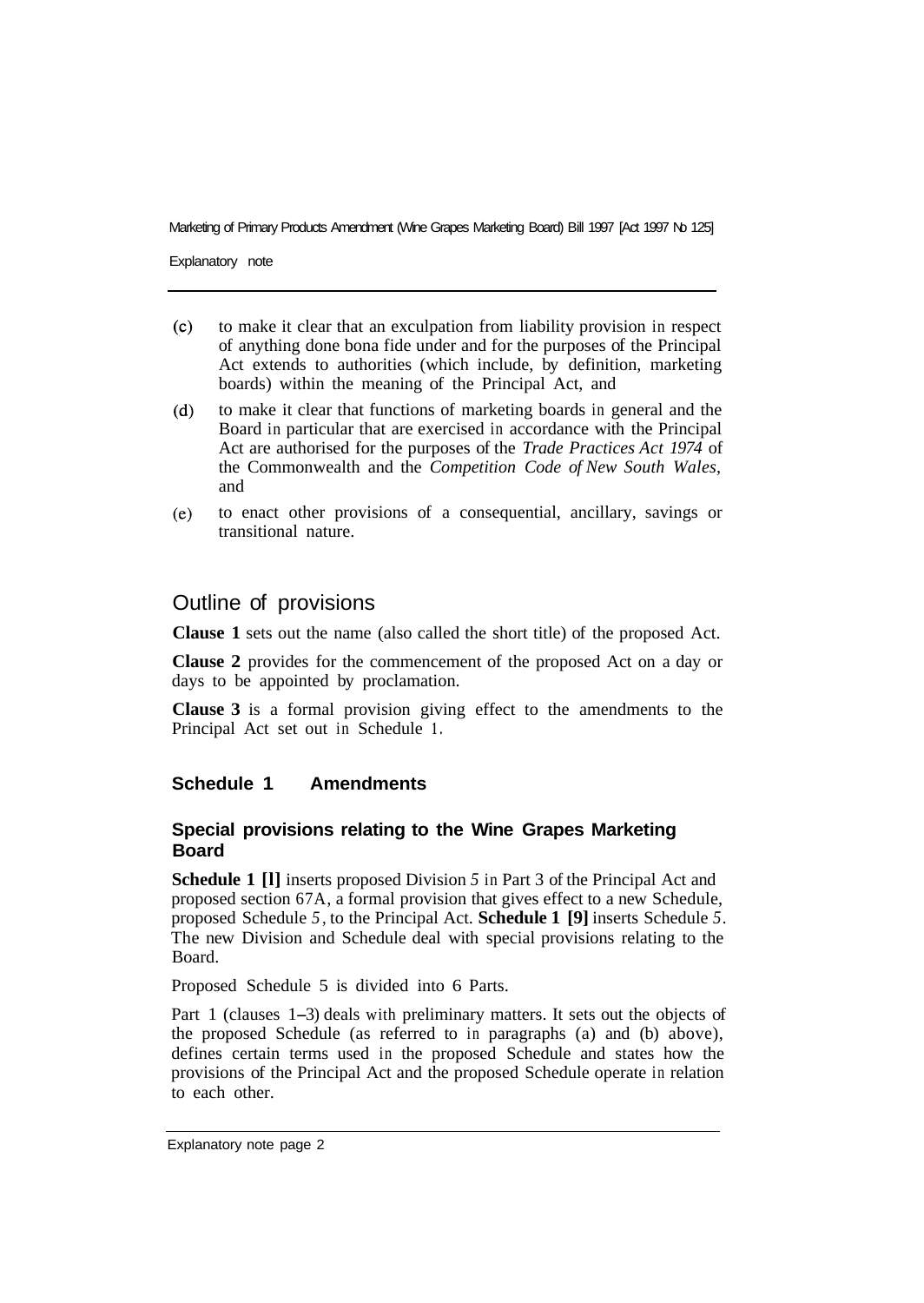Marketing of Primary Products Amendment (Wine Grapes Marketing Board) Bill 1997 [Act 1999 No 125]

Explanatory note

Part 2 (clauses 4-9) deals with matters having to do with the functions of the Board and includes provisions:

- prohibiting the Board from processing or arranging for the processing on its behalf of wine grapes, and
- prohibiting the Board from fixing prices (other than setting a minimum price) for wine grapes or being involved in the sale of wine grapes other than as provided for by the proposed Schedule, and
- appointing wine grape producers (other than those who decline to act) as authorised agents of the Board for the purpose of selling to wine makers wine grapes that they grow.

Part 3 (clauses 10-12) deals with the vesting of wine grapes in the Board. The Part makes provision for all wine grapes grown in the Board's area for sale to vest in the Board until the end of 31 July 2000 other than those wine grapes that are the subject of long-term supply contracts between producers and wine makers. (These contracts are defined in Part 1 of the proposed Schedule as contracts of a duration of 3 years or more.) In addition, the Part makes provision as to the treatment of wine grapes that were vested in the Board by a proclamation made under the Principal Act in August 1997.

Provision is made for the revesting in producers of wine grapes that are at the commencement of clause 12 in the proposed Schedule or subsequently become the subject of a long-term supply contract.

Part 4 (clauses 13-23) deals with the sale and delivery of wine grapes. Wine grape producers are authorised to act as authorised agents of the Board under the Principal Act for the sale of vested wine grapes to wine makers. Producers do not need the Board's approval to sell unless the Board has set a minimum price for the wine grapes and the proposed price is lower than the minimum price. However, the Board cannot refuse to approve a sale unless it can refer the producer to a wine maker who is prepared to pay a higher price for the wine grapes.

Provision is made for the avoidance of certain contracts entered into contrary to the requirements of the proposed Schedule.

A producer who sells vested wine grapes to a wine maker in accordance with this procedure is authorised to deliver the wine grapes to the destination agreed to by the producer and the wine maker.

If a producer delivers vested wine grapes without concluding a sale in accordance with the Part, the producer's authorisation to sell the wine grapes is revoked and the wine maker to whom the wine grapes are delivered is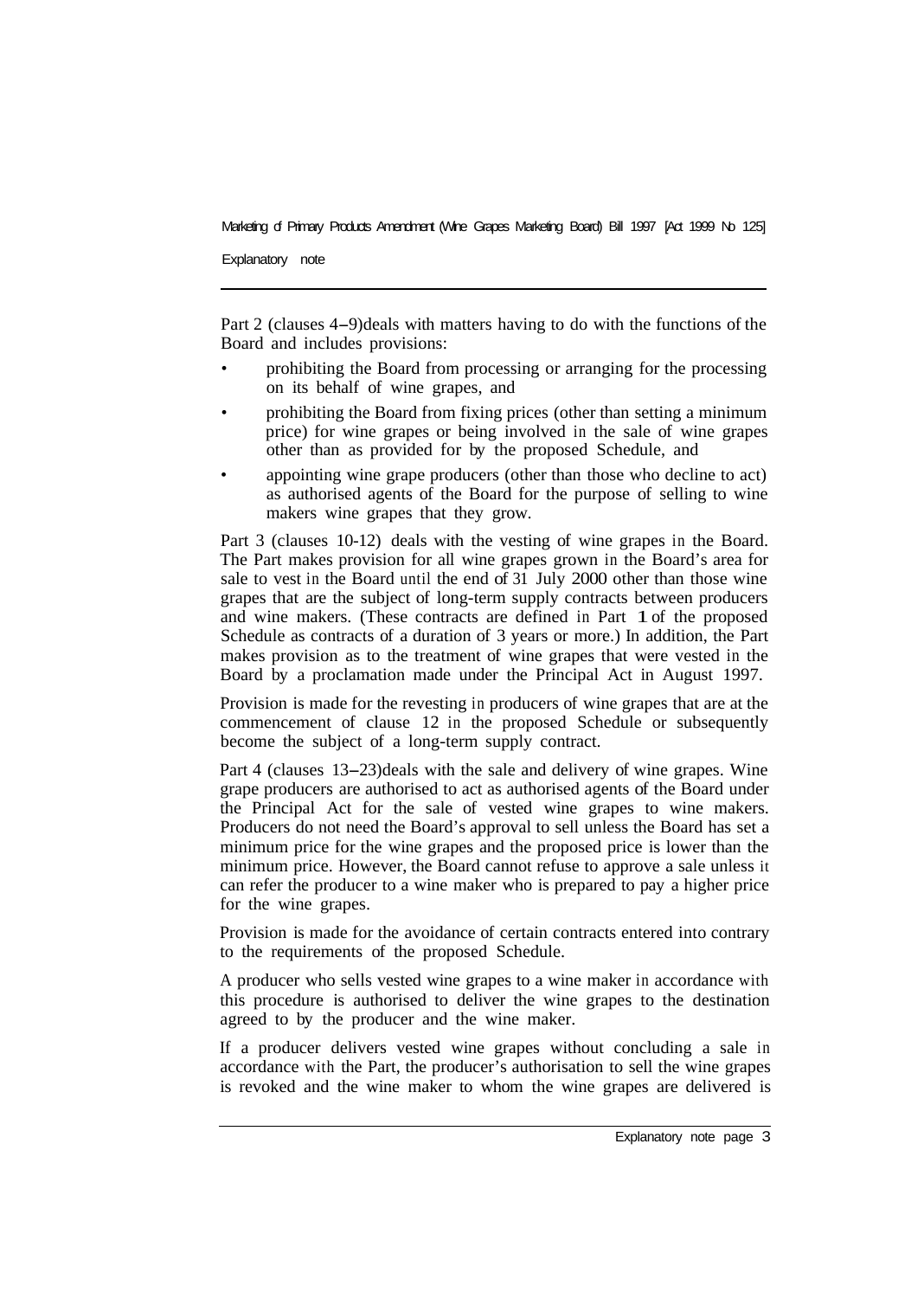#### Marketing of Primary Products Amendment (Wine Grapes Marketing Board) Bill 1997 [Act 1997 No 125]

Explanatory note

**I** 

required to inform the Board that they have been delivered before sale. A wine maker who fails to do this is guilty of an offence unless able to demonstrate that the wine maker did not know, and could not reasonably be expected to have ascertained, that the wine grapes were delivered before sale.

Offences are created in respect of producers who unlawfully supply, sell or deliver vested wine grapes and persons who buy or receive vested wine grapes that are unlawfully supplied, sold or delivered by a producer.

Provision is made for the disposal of vested wine grapes that are delivered before sale, either by sale by the Board or by rejection by the Board and revesting in the producer.

If a producer declines to act as an authorised agent for the sale of vested wine grapes, the Board may sell the wine grapes or, if unable to sell them, revest them in the producer.

A producer is authorised by the Part to sell vested wine grapes for a purpose other than for making wine. If such a sale is effected, the wine grapes are taken never to have vested in the Board but vest in the person to whom they are sold.

Among other matters, the Part makes provision for the renegotiation of certain concluded contracts, including long-term contracts, if the price negotiated for the sale of the wine grapes to which they relate was based on a price set by the Board. If such negotiations are not undertaken or are unsuccessful, provision is made for the termination of the contracts concerned.

Part 5 (clauses 24-26) deals with payments for wine grapes, being payments by purchasers for wine grapes purchased and payments by the Board to producers. Among other things, the Part requires that all payments for wine grapes grown in the Board's area for sale (including grapes sold under long-term supply contracts) are to be made to the Board or as it directs.

Payments by the Board to producers must be for the price negotiated for the sale of the wine grapes concerned less any charges or fees to which the Board is entitled under the Principal Act. The payments must be made within a reasonable time after the Board has received payment for the wine grapes from purchasers and must be made without discrimination as to time or manner of payment between producers. The Board must provide producers with a statement identifying the nature and amount of all deductions made by the Board from payments received by the Board for the wine grapes.